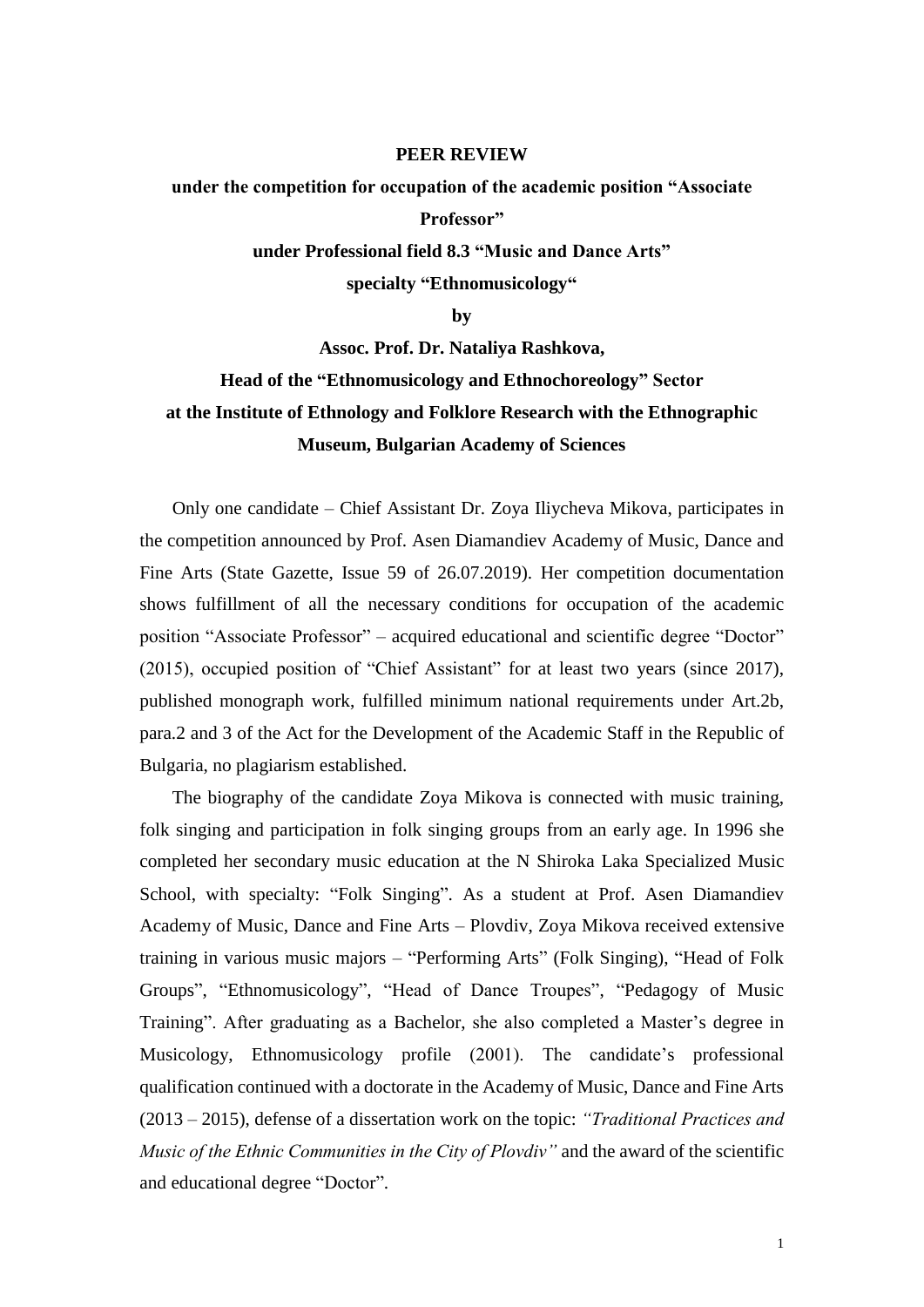In her work biography Chief Assistant Dr. Z. Mikova has gained extensive teaching experience in various educational institutions – music teacher in a private music school and teacher of folk singing and solfeggio in the Elika Folklore Dance Formation. Since 2003 she has been teaching at the Academy of Music, Dance and Fine Arts initially as a part-time lecturer, then as an Assistant (2010) and after that as a Chief Assistant (2017) in the Musical Folklore Department.

In the announced competition for the occupation of the academic position "Associate Professor" the candidate has presented a monographic work, 9 articles and reports.

The monograph *"Milkovitsa – History, Ethnography and Culture"* (Plovdiv, 2019) contains 174 pages of text, structured in an introduction, four thematic sections and a conclusion, as well as annexes, a list of used literature with 80 titles, reviews. The book has the character of an in-depth local history study of a settlement. The authors of such publications are most often descended from the studied settlement area and bring to the text personal presence and engagement. In this book, Zoya Mikova also intends to search and present accessible information about her native place – the village of Milkovitsa, Pleven District, and its traditional culture from the past to the present. This is realized not only in informative but also in analytical terms, by attracting various materials and with its versatile interpretation and summary.

A theoretical approach to the monographic theme is community studies – cultural, confessional, ethno-linguistic. These are issues that the author develops and knows well. The choice of the village of Milkovitsa is not only emotionally related to her personality and family history, but is a suitable site in this research area – a "Wallachian" village with a Romanian-speaking, bilingual population, with a specific consciousness of origin and traditional culture with Bulgarian and Balkan elements.

The work demonstrates the author's efforts to achieve comprehensiveness in collecting and synthesizing accessible information for his research object. Publications from different fields of knowledge are used as sources and interpreted – linguistic and dialectological, historical, ethnographic, ethnomusicological. Archival local manuscripts and other documentary materials about the settlement and publications in periodicals are used. Central to the work is the field studies conducted by the researcher over a wide time period – more than a quarter of a century. This makes it possible to trace the status of traditional culture and music, the changes that have taken place and their presence in the life of several generations. The combination of sources – research,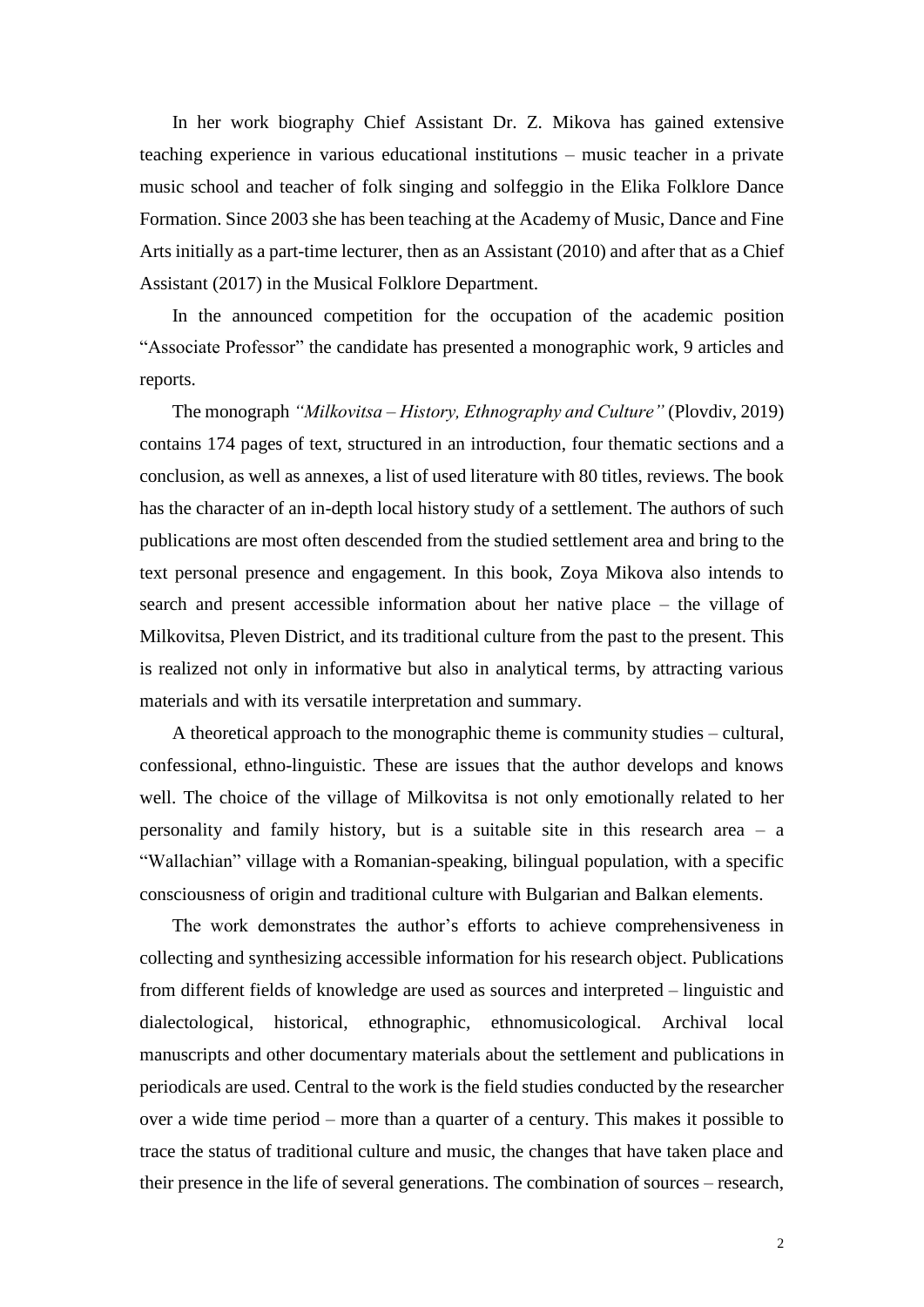field work records and personal, self-reflective moments, liven up the story and make it readable and engaging.

The first chapter of the monograph provides geographical, historical, ethnographic and demographic information about the settlement and its surroundings and reveals migration processes, ethnic and linguistic contacts and specificities – in search of origin and self-determination of the population. It is based predominantly on published research which presents the local specificity in these various cognitive fields, supplemented by memories and local knowledge. Data, as far as possible, is provided for religious, educational and cultural institutions in the village – church, school, community center, club, ethnographic museum exhibition.

The next chapter is devoted to the traditional holiday calendar and traditional practices. It is based on the author's field studies among her local respondents. Zoya Mikova has made detailed summaries of the calendar rituals practiced in the village and its manifestations in the annual calendar cycle. Particular emphasis is placed on male rituals with the Christmas and *Survakar* cycles with the participation of masked characters, explored in the completeness of ritual actions, the reconstructed musical and verbal repertoire in Wallachian language and in Bulgarian translation and comparisons in search of common Bulgarian and Balkan relationships. As the center of the spring rituals are described the Maiden *Lazaritsa*, the so-called Male *Lazaritsa* (*Katsa Matsa*), the *"Razlivane na voda" /Water spilling/* during Easter, and more. Particular attention is paid to the *Kalush* ritual (*Rusaliyski* games) during the summer holidays. In addition to information about the local course of the rituals, comparisons are made with descriptions of prominent researchers folklorists (Dimitar Marinov, Mihail Arnaudov), whose studies serve to establish similarities and differences with other local variants. Regarding the family rituals of the population in the village of Milkovitsa, there is a reduction of birth customs, a Bulgarian-style wedding with some local variations and sustainable, funeral and commemorative practices with the presence of specific local actions, such as *"Pomana Prizhive"* and *"Razlivane na voda" /Water spilling/*. Traditional for the village are the gatherings, accompanied by games, music and dancing, and the celebration of the third of March with *"Evening of the National Costume"* from the 1950s, which brings the tradition to the present day. All traditional ritual practices are traced in diachronic terms, such as passive inherited knowledge and in contemporary restorations.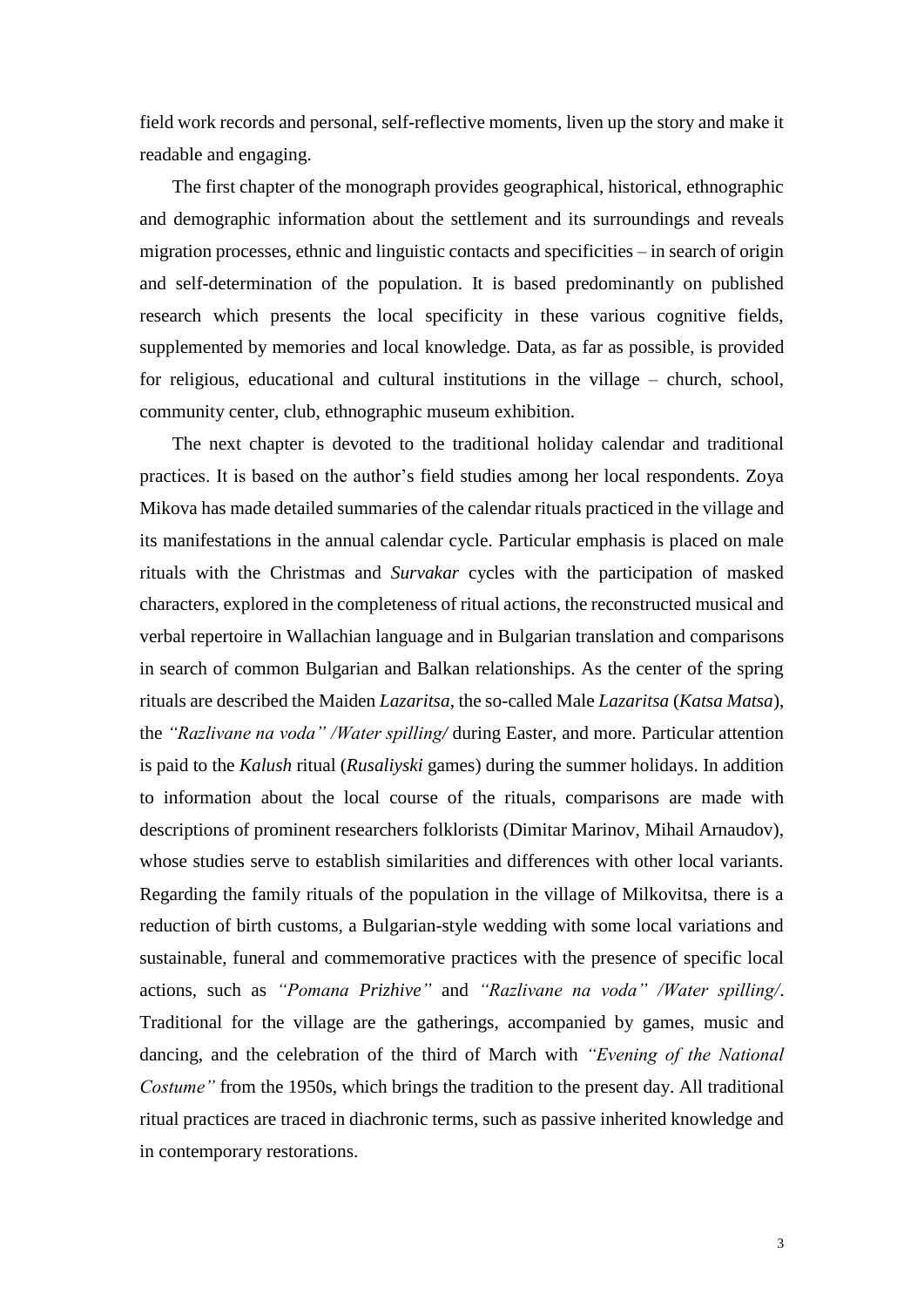A significant thematic emphasis in the monograph is the reconstruction of the folklore musical culture in the studied settlement through observations on music and dance performances and performers. This section is especially valuable for the documentation of song and instrumental music repertoire and information on the local music culture, which has remained completely unexplored until the author's studies. Musical characteristics typical of the region and influences from neighboring musical cultures are identified. Western European influences are manifested through brass bands and the introduction of new musical instruments. The work presents biographical information about musicians and singers, data on the composition and activity of instrumental formations and vocal groups over the years, dance compositions and typical local dances, traced through memories and interviews. It has been very difficult for the researcher to find song and instrumental samples of ritual and holiday cycles because of the dynamics of cultural changes and the disappearance of tradition. However, every effort has been made to document and record music recordings.

In order to obtain more complete cultural information, a short section describes the traditional women's and men's clothing in the studied settlement.

Valuable documentary about the culture of the village is contained in the six annexes to the book, which include photographs from personal archives, precisely notated instrumented tunes and song samples, with texts in the original language and in translation, present visually and in audio on a separate CD.

The research results achieved in Zoya Mikova's monograph relate not only to the collecting work and the detailed restoration of a traditional settlement culture. They also reveal local specificity and community affiliation, interconnections and influences in a wider ethno-cultural area and cultural context. The research process itself has been transformed into a mission to preserve the local heritage and to realize its value on the part of its bearers.

Three of the publications submitted for the competition are related to the topic and research object of the monograph. Others relate to the issues of celebration and musical life of particular ethnic communities in the urban area of Plovdiv (Jewish, Armenian, Roma) – topics that have been consistently developed by the author.

The scientific interest of Chief Assistant Dr. Zoya Mikova to this difficult research area finds expression in "The Unknown" Cultural Seminar initiated and led by the Academy of Music, Dance and Fine Arts – a successful project that continues to develop and expand the knowledge of students, professors, scientists and public